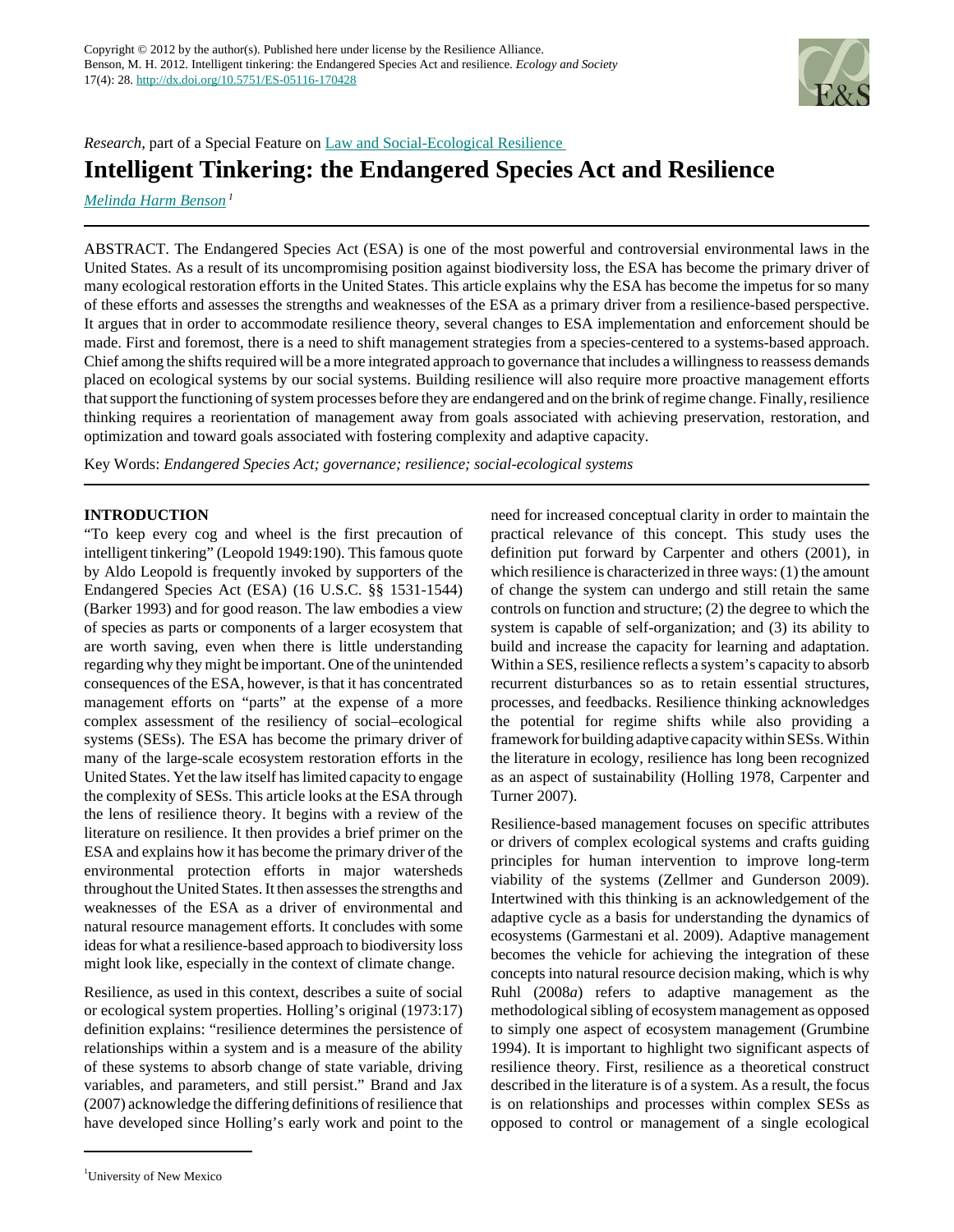characteristic or property (Carpenter et al. 2001). The second critical element of resilience theory is the recognition of regime change. Moving past previously held assumptions that natural systems have a single and idealized state of equilibrium, resilience thinking acknowledges disequilibrium within systems and the fact that regime shifts are often an important element of system dynamics. Panarchy is an element of resilience theory that acknowledges and provides a basis for understanding the complex interplay of system dynamics and regime change across multiple scales (Gunderson and Holling 2002).

## **THE ENDANGERED SPECIES ACT**

The ESA is the strongest federal statute in the United States against species loss (Scott et al. 2005*b*, Freyfogle and Goble 2009). It was passed into law in 1973 with the ambitious purpose of providing "a means whereby the ecosystems upon which endangered species and threatened species depend may be conserved, to provide a program for the conservation of such endangered species and threatened species" (16 U.S.C.) § 1531). The ESA has become the major driver of many, if not most, large-scale biodiversity protection and habitat restoration efforts in the United States. While applicable to many terrestrial systems (perhaps most notably the Northwest Forest Management Plan and efforts to protect the Northern Spotted Owl, *Strix occidentalis caurina*) this is particularly true in the river restoration context. Many of these projects have formally embraced adaptive management. In *Compass and Gyroscope* (1993) Kai Lee documents his experiences in the ESA driven efforts to manage adaptively for both salmon and dams. On the Colorado River, adaptive management is being employed regarding the operation of Glen Canyon Dam and the flow releases necessary for the southwestern willow flycatcher (*Empidonax traillii extimus*), humpback chub (*Gila cypha*), razorback sucker (*Xyrauchen texanus*) and Kanab ambersnail (*Oxyloma haydeni kanabensis*) (Susskind et al. 2010). Similarly, adaptive management is a key strategy for CALFED Bay-Delta Program, which to a large extent is currently driven by recovery efforts of several listed species, including the delta smelt (*Hypomesus transpacificus*) (Norgaard et al. 2009, Booher and Innes 2010). Other examples of ESA driven programs include the Klamath Basin (Ruhl 2005, Doremus and Tarlock 2008), Platte River Restoration Program (Smith 2011), the Upper Missouri River (Davidson and Geu 2001, Tyre and Michaels 2011), the Lower Colorado River Multi-Species Conservation Program (Stern et al. 2011), and New Mexico's ESA Collaborative Program on the Middle Rio Grande (U.S. Fish and Wildlife Service 2010). While adaptive management has been embraced, it has not always been successful (Camacho 2007, Zellmer and Gunderson 2009).

To understand why the ESA is the key impetus behind these efforts, it is important to understand the basic requirements of ESA and how they operate. The key provisions of the ESA are summarized in Table 1. The main mechanism for biodiversity protection under the ESA is the placement of individual species on the official list of species that are either in danger of extinction or under the threat of becoming endangered (i.e., "threatened or endangered"). The list is maintained by the two federal agencies with the primary responsibility for ESA implementation and enforcement: the U.S. Fish and Wildlife Service for land and freshwater species and National Marine Fisheries Service for marine and anadromous species (i.e., wildlife agencies). The decision regarding whether to list a species as threatened or endangered is based on "the best scientific and commercial data available." Economic or other social factors are not considered. Listing is deemed appropriate if the continued existence of the species is threatened, and the wildlife agencies have a great amount of discretion regarding whether to list a species based on the factors listed in Table 1.

Any citizen or group of individuals can petition the appropriate wildlife agency to list a species under the ESA. In fact, most of the species currently listed receive protection as a direct result of citizen petitions. Once a petition is received, a number of enforceable deadlines fall into place, including a 90 day finding regarding whether the petition presents sufficient information to require further review, and a 12 month status review of the relevant existing scientific information to assess whether listing is warranted. If the government decides to propose the listing of a species, it then has one additional year to issue a final listing decision. The final listing decision then triggers a number of other obligations under the ESA, including the development of a recovery plan, the designation of critical habitat for the species, and a review of the listing decision every five years. In sum, a citizen petition to list a particular species sets off a cascade of duties and deadlines. During several stages of the process, the government may be challenged in court. Many of the deadlines are "hard" in the sense that, as soon as the government misses the deadline, it is in violation of the ESA and vulnerable to a lawsuit. The listing process itself is a main reason why the ESA has generated so much litigation.

Once a species is listed, a number of protections immediately fall into place. It becomes illegal to "take" a listed species, with limited exceptions.<sup>†</sup> The term "take" is broadly defined to include any actions that harm the species, including "habitat modification or degradation where it actually kills or injures wildlife by significantly impairing essential behavior patterns, including breeding, feeding, or sheltering" (50 CFR § 17.3). Listing also triggers the requirement that the appropriate wildlife agency designate critical habitat for the species either concurrently with the listing of the species or within one year of listing. Critical habitat designation becomes important in large part because the proposed adverse modification of critical habitat triggers the ESA's consultation requirement. Under Section 7 of the ESA, all federal agencies are required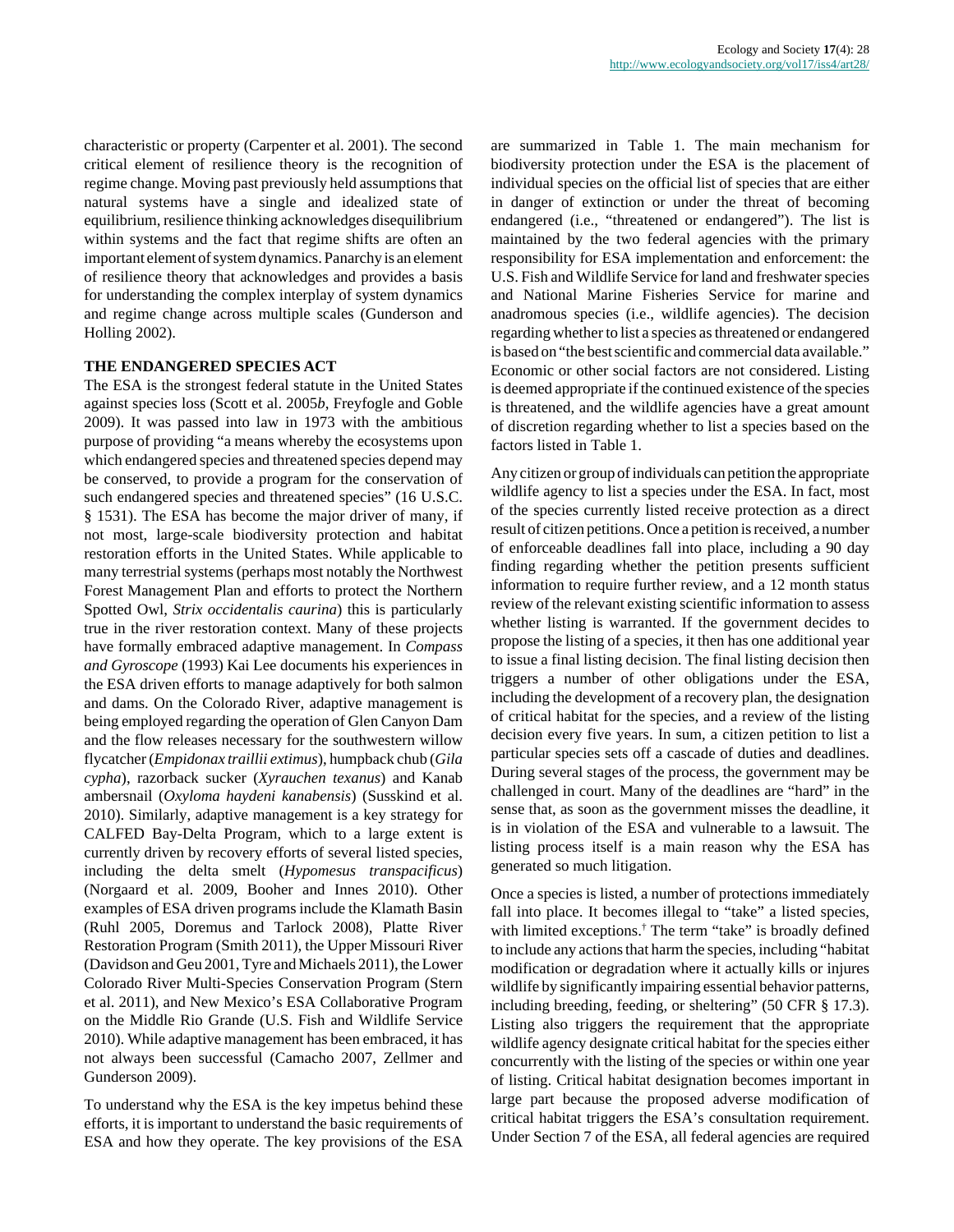#### **Table 1**. Key Provisions of the Endangered Species Act

| Provision                                                                                                          | Description and Enforceability                                                                                                                                                                                                                                                                                                                                                                                                                                                                                                                                                                                                                                                               |
|--------------------------------------------------------------------------------------------------------------------|----------------------------------------------------------------------------------------------------------------------------------------------------------------------------------------------------------------------------------------------------------------------------------------------------------------------------------------------------------------------------------------------------------------------------------------------------------------------------------------------------------------------------------------------------------------------------------------------------------------------------------------------------------------------------------------------|
| Purpose and Policy; ESA Section 2 (16)<br>U.S.C. $§$ 1531)                                                         | To provide: "a means whereby the ecosystems upon which endangered species and threatened species depend<br>may be conserved, to provide a program for the conservation of such endangered species and threatened<br>species."                                                                                                                                                                                                                                                                                                                                                                                                                                                                |
| Definition of "Take; Section 3 (16 U.S.<br>C. § 1532                                                               | "Take" is broadly defined to include any actions that harm the species, including "habitat modification or<br>degradation where it actually kills or injures wildlife by significantly impairing essential behavior patterns,<br>including breeding, feeding, or sheltering" (50 CFR § 17.3).                                                                                                                                                                                                                                                                                                                                                                                                |
| Listing;<br>ESA Section 4 (16 U.S.C. § 1533(a)(1))                                                                 | The listing is deemed appropriate if the continued existence of the species is jeopardized by one or more of the<br>following factors: (1) The present or threatened destruction, modification, curtailment of the species habitat or<br>range; (2) Over-utilization for commercial, recreational, scientific, or educational purposes; (3) Disease or<br>predation; (4) Inadequacy of existing regulatory mechanisms; or (5) "Other factors" affecting the species<br>continued existence $(16 \text{ U.S.C. } § 1533(a)(1))$ . Several hard deadlines for acting on listing decisions.                                                                                                     |
| Critical habitat designation;<br>ESA Sections 3 and 4 (16 U.S.C. §<br>§ 1532 (5)(A), 1533(a)(3)(A))                | "Critical habitat" is defined as: (1) specific areas within the geographical area occupied by the species at the time<br>of listing, if they contain physical or biological features essential to conservation, and those features may require<br>special management considerations or protection; and (2) specific areas outside the geographical area occupied<br>by the species if the agency determines that the area itself is essential for conservation. Economic factors<br>considered in designation. Alteration of critical habitat triggers the consultation requirement. Critical habitat<br>must be designated concurrently or within one year of decision to list the species. |
| Recovery Plans;<br>ESA Section 4(f)(16 U.S.C. § 1533(f))                                                           | Recovery plans must contain: (1) objective measurable criteria for delisting the species; (2) site-specific actions;<br>and (3) estimates of the time and cost for implementing the recovery plan.                                                                                                                                                                                                                                                                                                                                                                                                                                                                                           |
| U.S. C. § 1536)                                                                                                    | Consultation process; ESA Section 7 (16 Requires all federal agencies to consult with the appropriate wildlife agency to ensure that their actions are not<br>likely to jeopardize the continued existence of listed species or result in destruction or adverse modification of<br>critical habitat. Mandatory; failure to engage in consultation legally enforceable.                                                                                                                                                                                                                                                                                                                      |
| Prohibition Against "Take";<br>ESA Section 9 (16 U.S. C. § 1540)                                                   | It is illegal to "take" a listed species (see previous definition) without a permit under Sections 7 or 10. Seldom<br>enforced against private parties due to burden of proof issues—must show "actual injury" to listed species.                                                                                                                                                                                                                                                                                                                                                                                                                                                            |
| Habitat Conservation Planning and Non-<br>essential/experimental populations;<br>ESA Section 10 (16 § U.S.C. 1539) | Exceptions to "take" prohibition. Allows for permits for incidental take to be granted in association with the<br>development of Habitat Conservation Plans on private lands; allows for the establishment of and maintenance of<br>experimental populations in order to facilitate recovery.                                                                                                                                                                                                                                                                                                                                                                                                |
| Citizen enforcement mechanism;<br>ESA section 11 (16 § U.S.C. 1540 (g))                                            | Subsection $(g)$ allows any citizen to petition for listing of a species and/or compel the government to perform<br>nondiscretionary duties under the law (e.g., engage in consultation under Section 7).                                                                                                                                                                                                                                                                                                                                                                                                                                                                                    |

to consult with the appropriate wildlife agency to ensure that their actions are not likely to jeopardize the continued existence of listed species or result in destruction or adverse modification of critical habitat. The consultation process applies to federal actions, broadly interpreted by the courts to include not only direct construction projects but also the granting of licenses and contracts and the promulgation of regulations (Sullins 2001). Once an action agency determines that its proposed activity may affect the species, formal consultation is required and the wildlife agency issues a Biological Opinion, which includes an analysis of whether the proposed action is "likely to jeopardize the continued existence of the species" or adversely modify designated critical habitat (16 U.S. C. § 1536). If a jeopardy determination is made, the Biological Opinion identifies any "reasonable and prudent alternatives" that would allow the action agency to move forward with the proposed activity. A Biological

Opinion includes an "Incidental Take Statement," anticipating that some take of species may result from the proposed project. The Incidental Take Statement outlines terms and conditions designed to reduce the impact of the anticipated "take" that are binding on the action agency (U.S. Fish and Wildlife Service 2007). The consultation process has become very influential and is the driving force behind the adaptive management processes described above (Benson 2008).

The ESA also provides for the development of recovery plans for listed species. Recovery plans must contain objective measurable criteria for delisting, site-specific actions, and estimates of the time and cost for implementing the recovery plan. In theory, the recovery plan functions as the central organizing tool for guiding the recovery process for each species and for implementing the ESA as a whole. In actual practice, however, the lack of easily enforceable statutory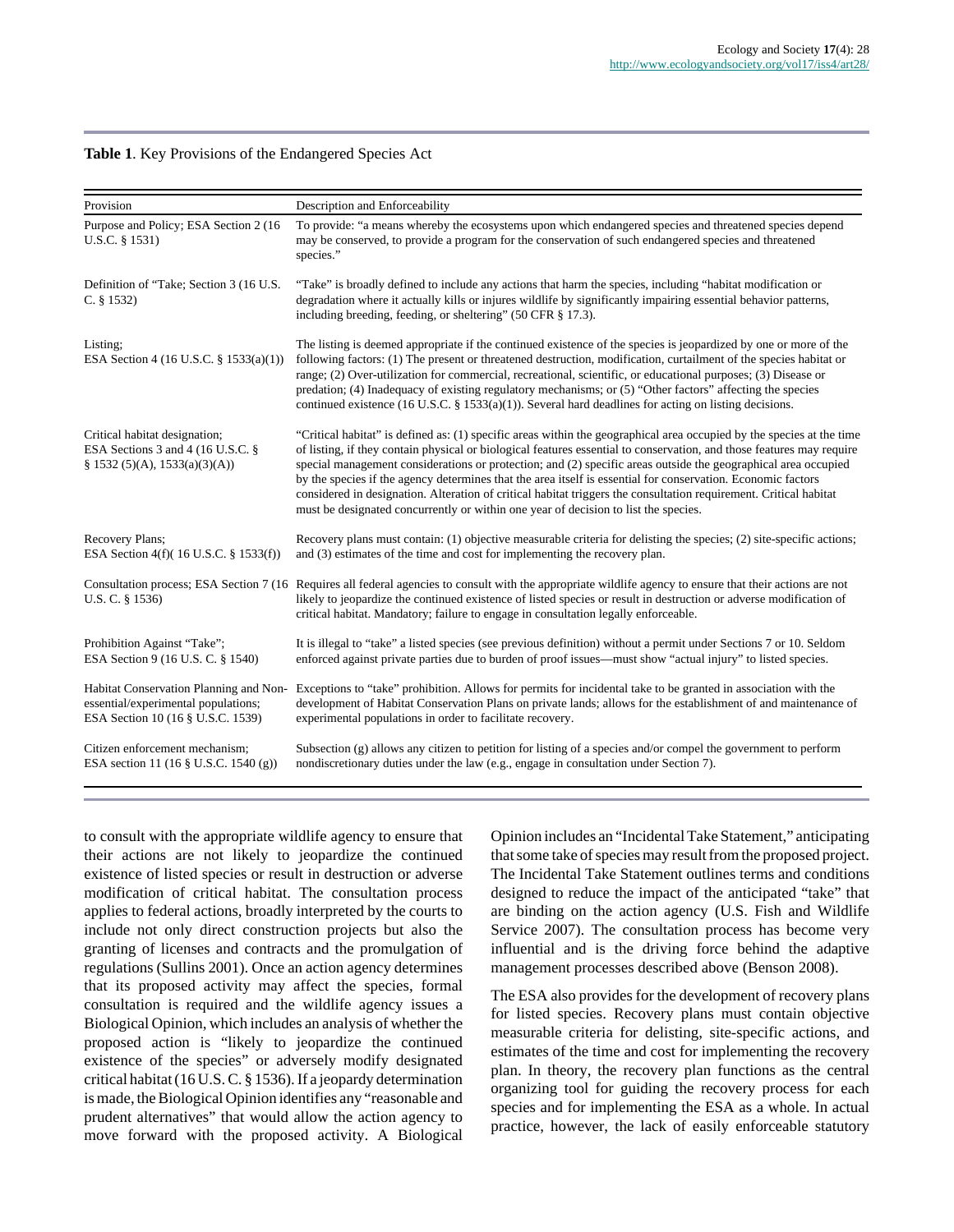deadlines for developing, updating, and implementing recovery plans results in these plans having less influence than perhaps originally intended. A species is delisted if the wildlife agency determines the species is not threatened based on a number of factors, such as population size, recruitment, stability of habitat quality and quantity, and control or elimination of the threats (16 U.S.C. § 1533). Over the years, few species have been delisted (Scott et al. 2005*a*, 2005*b*, 2010).

### **THE ENDANGERED SPECIES ACT AND RESILIENCE THEORY**

The ESA is a relatively simple and straightforward statute. The ESA has been so influential in part because it operationalizes an uncompromising and linear process to species protection: list-protect-recover-delist (Scott et al. 2005*a*). The law's many legally enforceable deadlines have made it both one of the most controversial and highly litigated environmental laws in the United States. The consultation process, in particular, provides imperiled species with a seat at the table and has required a significant shift in the management focus of many large-scale federal water projects (Stern et al. 2011). In this sense, the ESA can be thought of as itself initiating regime shifts within many SESs (H. Gosnell, *personal communication*). The ESA driven restoration efforts noted previously are relevant examples. They each provide an example of a SES that is now grappling with the long-term consequences of its current state of water allocation and use. Without the ESA, none of these projects would likely exist. The ESA disrupted the trend of resource extraction within these watersheds and forced consideration of the consequences of these activities to the ecological systems at issue.

Viewed from the perspective of resilience theory, however, the ESA has several limitations. The first point is perhaps the most obvious. The ESA focuses on the well-being of individual species rather than overall functionality of ecological systems. While the law itself acknowledges the importance of the "ecosystems upon which endangered species and threatened species depend" the current operation of the ESA is geared toward the listing and the eventual recovery of individual species. While the wildlife agencies occasionally list several species conjunctively, success or failure of management efforts is tied to the recovery of individual species. Even the critical habitat designations for species center on the needs of individual species. This is limiting because the listed species are almost never the only component of the ecosystem in need of attention, yet the ESA focuses attention (and therefore controversy) very narrowly. The Northern Spotted Owl listing controversy in the Pacific Northwest provides an example. Controversy over protection for the owl was framed as one of "jobs vs. owls" (Kearney et al. 1999). The owl, however, served as a proxy for the forest itself and larger and more complex issues concerning the scale and pace of timber harvest and resource consumption. The use of a list of individual species as the major vehicle for biodiversity protection in the ESA reduces the focus to one of parts rather than systems, even though the threats to those species are almost always systemic.

The second limitation of the ESA relates to the fact that the law only begins to protect species when they are either threatened with or in danger of extinction. For this reason, the ESA has been referred to as an "emergency room" approach to biodiversity protection (Salzman and Thompson 2010:282). It only applies when there is specific, scientific information supporting the decision that a species is on the brink. This is problematic from a resilience standpoint for two reasons. First, the emphasis of resilience-based management is on the capacity of a system to maintain essential processes and feedbacks based on self-organization. The system is functional to the extent that it does not require intervention to maintain itself. By its very nature, an ESA listing of a species and the associated protections the species receives do not apply until management efforts to save the species are required and selforganization is either at risk or already lost. Second, because species only receive protection when they are in precipitous decline, there is often limited capacity for the level of experimentation necessary for adaptive management. While the ESA does provide for the designation of nonessential/ experimental populations of imperiled species under Section 10(j), reintroduction efforts, hatcheries, and other processes that take place under this provision are often highly regulated and limited in their flexibility.

The third major limitation of the ESA from a resilience perspective is that the ESA's main enforcement has focused largely on federal agency actions. As discussed, much of the ESA's enforcement has centered on litigation related to forcing the wildlife agencies to meet the various deadlines associated with the listing process. As a result, the primary focus of ESA implementation is often on the listing process itself. ESA management efforts are often geared toward avoiding lawsuits rather than building resilience. Furthermore, the focus on federal agency actions through the consultation process is limiting, given that private land comprises approximately 60% of land in the United States, and the percentage of important remaining habitat (for example forest lands at 72%) is often much higher (U.S. Department of Agriculture 2001, Lubowski et al. 2002, Scott et al. 2010). As a result of the ESA enforcement and design, many of the habitat alterations that threatened species, such as land use planning decisions, are not meaningfully addressed. There has been relatively little enforcement of the "take" prohibition against private parties (Cheever and Balster 2004). Reasons include lack of political will to enforce the statute and difficulty surmounting the "proof problems" associated with meeting the "actual injury" requirement. Instead, most species protection on private lands takes place under voluntary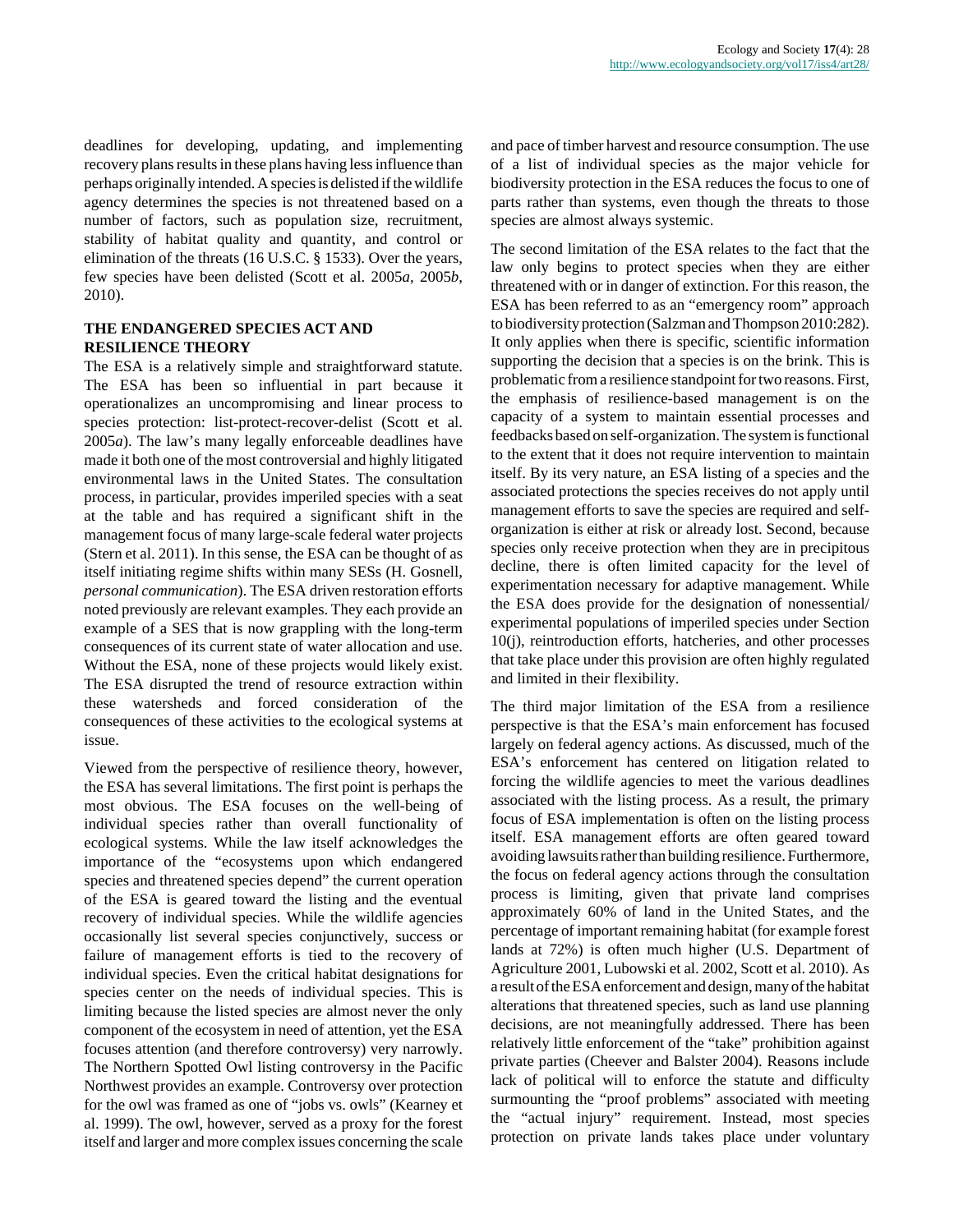agreements under the habitat conservation planning provisions of the law (Sullins 2001).

Finally, and perhaps most importantly, the ESA struggles to accommodate a resilience perspective because the law itself is based on outdated assumptions regarding ecological equilibrium and stationarity (Thrower 2006). By taking the position that extinction is not an option, it builds from an assumption that biological systems are basically stable systems comprised of a suite of unchanging variables. It does not reflect new thinking within the field of ecology regarding disequilibrium and regime change (Botkin 1990, Gunderson and Holling 2002, Folke 2006). The policies and goals of the law focus on restoration and recovery as opposed to resilience and adaptive capacity. So while legal scholars such as Robin Craig (2010) have joined ecologists in declaring that "stationarity is dead," assumptions about stationarity are alive and well in the ESA and our environmental laws. Failure to embrace the complexities associated with ecological systems, including their capacity for regime change, makes the ESA limited in terms of its capacity to address the challenges ahead, most notably the "no analog" future brought by global climate change (Ruhl 2008*b*).

## **CONCLUSIONS: BEYOND COGS AND TOWARD WHEELS**

In order to accommodate resilience theory, several changes to biodiversity protection in the United States must be made. The recommendations that follow may seem dramatic, but they are achievable without congressional amendment of the ESA. While the ESA, as currently enforced, focuses on individual species, its overarching purpose is to protect not only imperiled species but also the ecosystems upon which they depend (U. S.C. § 1531 (b); Blumm and Kimbrell 2004). Shifts in management paradigms are difficult, but not impossible, as evidenced in other contexts (Jarvis 2003). First and foremost, there is a need to shift our management strategies from a species-centered to a systems-based approach. Moving from a focus on specific species or even particular habitats to one that seeks to understand and better support system dynamics will allow our efforts to better capture the complexity associated with the challenges of biodiversity loss. Resilience theorists have developed models regarding the relationships between species diversity and ecological function and the distribution of function to resilience. These models have the potential to assist in unifying systems-based and speciesspecific approaches (Peterson et al. 1998, Allen et al. 1999, Allen et al. 2005).

New approaches need to allow for the formulation of meaningful responses that foster biodiversity while also increasing our understanding of the system states involved. While adaptive management is increasingly embraced by federal agencies and is now a major organizing principle for many ESA efforts (Williams et al. 2009, Stern et al. 2011), the underlying theory of resilience is also not being embraced because the law itself does not easily accommodate a resilience perspective. In general, there is a need for a better understanding of the impact of legal and institutional frameworks on adaptive management implementation. While the literature suggests that collaboratively-based, iterative processes are needed to promote flexibility and facilitate adaptation (e.g., Gunderson and Light 2006), others note that this stands in opposition to most legal requirements and processes, and that specifically enforceable standards are often preferable to open-ended guidance (Nie 2008). Adaptive management methodologies are of limited value unless they can be employed within the highly complex, often overlapping regulatory frameworks currently in place in the United States.

The second and related issue is that building resilience will require us to be more proactive in our management efforts and support the functioning of system processes before they are endangered and on the brink of regime change. As discussed, the ESA's emergency room approach has a limited capacity to meet the challenges ahead. Just as an emergency room is no place for the treatment of chronic conditions, biodiversity protection requires a more preventative strategy. Furthermore, the ESA's listing process, which takes a linear approach to species listing and management, does not accommodate the nature in which many species are and will continue to be "conservation-reliant" in the sense that maintenance of viable populations of many species will require continuing intervention (Scott et al. 2005*b*, 2010). In coining of the term "conservation-reliant" Scott and his colleagues (2005*b*, 2010) argue for a new relationship to the concept of recovery under the ESA. They suggest that viewing "recovery" as a continuum rather than as a "recovered/not recovered" dichotomy may enhance our ability to manage such species within the framework of the ESA. A resilience-based framework would also strengthen the role and authority of recovery planning as an organizational tool in this respect and move away from a linear approach to conservation.

Next, there is a need to move ESA and its enforcement beyond a focus on federal actions. For the reasons noted previously, the listing and consultation processes are important, but to focus on them almost exclusively is much too narrow. Private lands need to play a larger role in biodiversity protection. Voluntary efforts under the ESA are helpful, but without more rigorous ESA enforcement, incentives to engage in habitat conservation by private individuals will remain weak.

Finally, a resilience perspective requires a reorientation of management away from goals associated with achieving preservation, restoration, and optimization and toward goals associated with fostering complexity and adaptive capacity. As Walker and Salt (2006:141) note: "optimization (in the sense of maximizing efficiency through tight control) is a large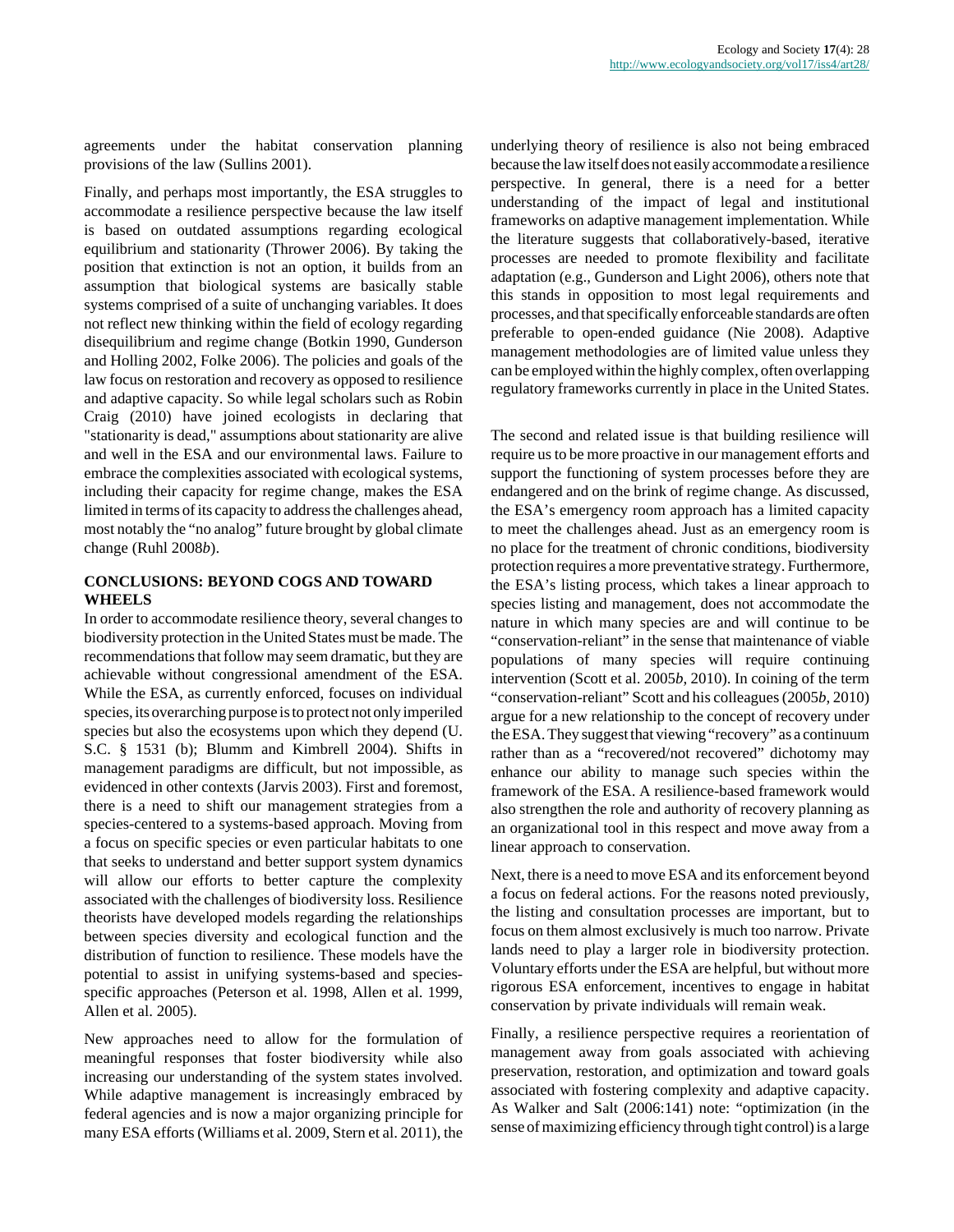part of the problem, not the solution....When the aim is to increase the efficiency by trying to tightly control it, we usually do so at the cost of the system's resilience." Similarly, Grantham and others (2010) observe that science has generally focused on limited assessments of optimal protected area configuration. They suggest a shift to a more adaptive approach to the conservation planning process that more deliberately includes incorporating learning back into conservation design.

Restoration is often stated as a management goal (Benson and Garmestani 2011), but for most SESs, there is no "going back" to a time without water diversion, urban populations, and other continuing demands on ecological systems. The challenge of moving away from the restoration/ preservation focus is made even more necessary when confronted with the realities of climate change. The future will require us to be more intentional in assessing the role of climate change mitigation and adaptation as a means of addressing biodiversity loss. For the most part, state and federal management approaches still fail to face the reality of climate change. The ESA is perhaps the predominant example, in that it assumes recovery efforts based on historic ranges for species and does not explicitly recognize issues related to shifting habitat distributions, migration patterns, and the need for ongoing management.

In his 2008 article, Climate Change and the Endangered Species Act: Building Bridges to the No-Analog Future, Ruhl (2008*b*) puts forward a number of recommendations that would greatly assist in a more resilience-based approach. They include: (1) using the ESA to define and monitor the ecological reshuffling effects of climate change; (2) differentiating between species that are unlikely to survive climate change under any circumstances and those that are likely to benefit from assistance in their home ecosystems; (3) adopting an ecosystem-based management approach modeled on promoting long-term species diversity and ecosystem multifunctionality; and (4) assisted migration for species where appropriate. Questions surrounding the appropriate roles of mitigation and adaptation responses will frame the future of biodiversity protection.

Resilience thinking has the capacity to allow for a more meaningful response to these challenges, providing a conceptual basis for understanding regime change and providing a framework for building adaptive capacity. From a governance perspective, any real integration of resilience theory will require a number of changes in our approach, including new laws and institutions that better equip us to face and acknowledge that regime shifts are occurring and will continue to occur. It will also require a willingness to reassess demands placed on ecological systems by our social systems (examples: water allocation priorities and land use decisions, etc.) in recognition of the interconnectedness of SESs. Leopold's call for societies to wisely save the "parts" of the ecological systems in which they live is as relevant today as it was in 1949 when he wrote *A Sand County Almanac*. The ESA has been an important tool in this respect. Resilience theory, however, suggests that a systems approach to biodiversity warrants a more complex, flexible, and iterative set of management tools. Not only can we do better than the ESA as an approach to biodiversity protection but we must do better. Social institutions, including legal requirements, need to change to reflect resilience theory. This includes embracing the complex, integrated, and dynamic nature of the relationship in and between SESs and changing our legal and institutional frameworks so they may benefit from resilience thinking.

†Under the statute, protections from "take" apply only to species listed as "endangered" but the U.S. Fish and Wildlife Service promulgated a rule under Section 4(d) of the statute that extends this protection to threatened species, as well. The National Marine Fisheries Services extents the take prohibition to threatened species on a case-by-case basis.

*Responses to this article can be read online at:* [http://www.ecologyandsociety.org/issues/responses.](http://www.ecologyandsociety.org/issues/responses.php/5116) [php/5116](http://www.ecologyandsociety.org/issues/responses.php/5116)

## **Acknowledgments:**

*This paper was first presented at a paper session on resilience and law at the Resilience 2011 conference in Tempe, Arizona. I am grateful to the session organizers and participants for their feedback and suggestions. I am also indebted to the anonymous reviewers of this manuscript; their insights greatly strengthened the arguments made herein.*

#### **LITERATURE CITED**

Allen, C. R., E. A. Forys, and C. S. Holling. 1999. Body mass patterns predict invasions and extinctions in transforming landscapes. *Ecosystems* 2:114-121.

Allen, C., L. Gunderson, and A. R. Johnson. 2005. The use of discontinuities and functional groups to assess relative resilience in complex systems. *Ecosystems* 8:958-966. [http://](http://dx.doi.org/10.1007/s10021-005-0147-x) [dx.doi.org/10.1007/s10021-005-0147-x](http://dx.doi.org/10.1007/s10021-005-0147-x)

Barker, R. 1993. *Saving all the parts: reconciling economics and the Endangered Species Act.* Island Press, Washington, D. C., USA.

Benson, R. 2008. Dams, duties, and discretion: Bureau of Reclamation water project operations and the Endangered Species Act. *Columbia Journal of Environmental Law* 1 (33):1-55.

Benson, M. H., and A. S. Garmestani. 2011. Can we manage for resilience? The integration of resilience thinking into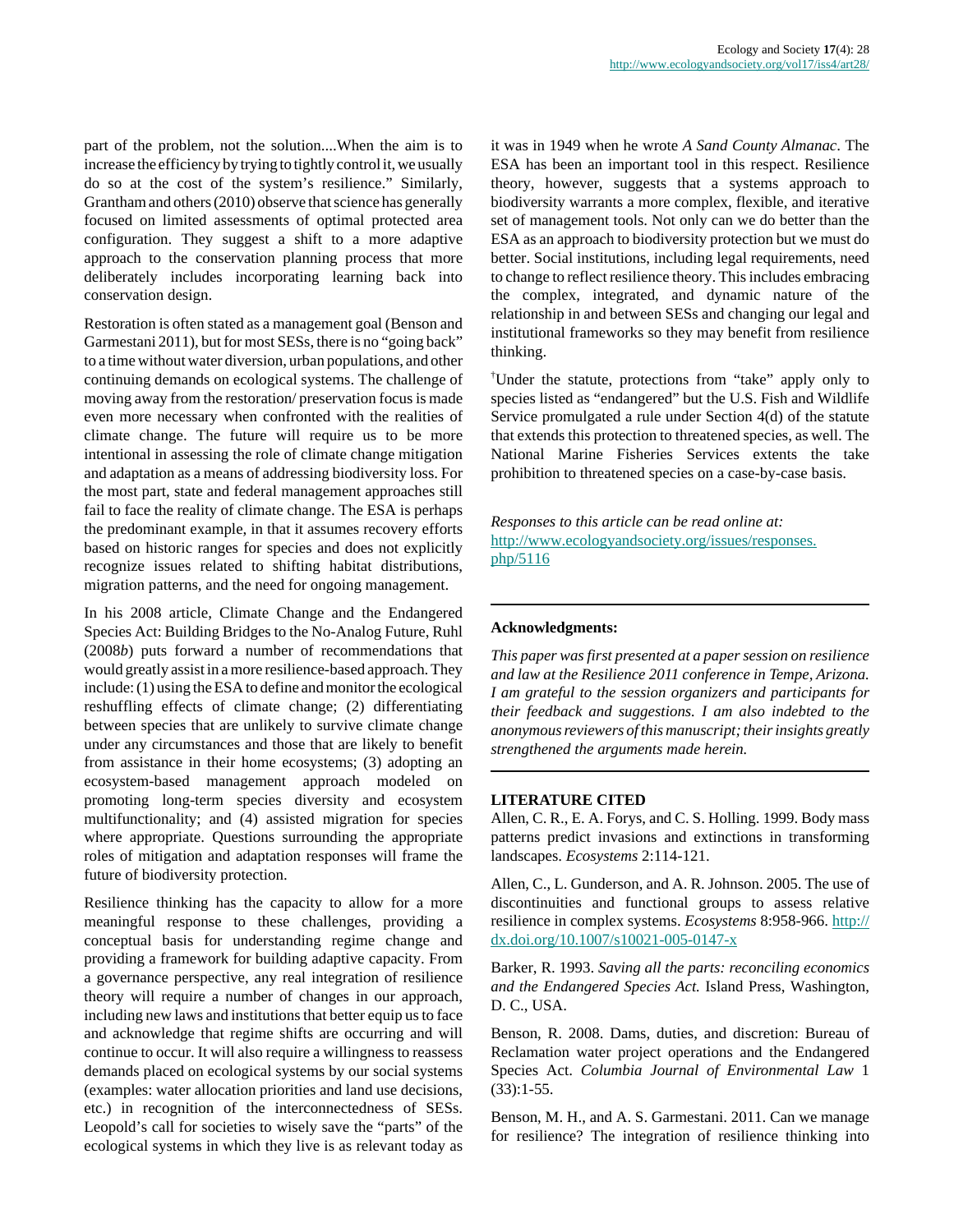natural resource management in the United States. *Environmental Management* 48(3):392-399. [http://dx.doi.](http://dx.doi.org/10.1007/s00267-011-9693-5) [org/10.1007/s00267-011-9693-5](http://dx.doi.org/10.1007/s00267-011-9693-5)

Blumm, M. C., and G. Kimbrell, G. 2004. Flies, spiders, toads, wolves and the constitutionality of the Endangered Species Act's take provision. *Environmental Law* 34:309-361.

Booher, D. E., and J. E. Innes. 2010. Governance for resilience: CALFED as a complex adaptive network for resource management. *Ecology and Society* 15(3):16. [online] URL: <http://www.ecologyandsociety.org/vol15/iss3/art35/>

Botkin, D. B. 1990. *Discordant harmonies: a new ecology for the twenty first century*. Oxford University Press, New York, USA.

Brand, F. S., and K. Jax. 2007. Focusing the meaning(s) of resilience: resilience as a descriptive concept and a boundary object. *Ecology and Society* 12(1):1-16. [online] URL: [http://](http://www.ecologyandsociety.org/vol12/iss1/art23/) [www.ecologyandsociety.org/vol12/iss1/art23/](http://www.ecologyandsociety.org/vol12/iss1/art23/)

Camacho, A. E. 2007. Can regulation evolve? Lessons from a study in maladaptive management. *UCLA Law Review* 55:293-358.

Carpenter, S. R., and M. G. Turner. 2007. A decade of ecosystems. *Ecosystems* 10(4):519-522. [http://dx.doi.](http://dx.doi.org/10.1007/s10021-007-9044-9) [org/10.1007/s10021-007-9044-9](http://dx.doi.org/10.1007/s10021-007-9044-9)

Carpenter, S., B. Walker, M. Anderies, and N. Abel. 2001. From metaphor to measurement: resilience of what to what? *Ecosystems* 4:765-781.<http://dx.doi.org/10.1007/s10021-001-0045-9>

Cheever, F., and Balster M. 2004. The take prohibition in Section 9 of the Endangered Species Act: contradictions, ugly ducklings, and conservation of species. *Environmental Law* 34:363-396.

Craig, R. K. 2010. Stationarity is dead: long live transformation: five principles for climate change adaptation law. *Harvard Environmental Law Review* 34:10-31.

Davidson, J. H., and T. E. Geu. 2001. The Missouri River and adaptive management: protecting ecological function and legal process. *Nebraska Law Review* 80:820-26.

Doremus, H., and D. Tarlock. 2008. *Water war in the Klamath Basin: macho war, combat biology and dirty politics*. Island Press, Washington, D. C., USA.

Folke, C. 2006. Resilience: the emergence of a perspective for social-ecological systems analyses. *Global Environmental Change: Human and Policy Dimensions* 16:253-267. [http://](http://dx.doi.org/10.1016/j.gloenvcha.2006.04.002) [dx.doi.org/10.1016/j.gloenvcha.2006.04.002](http://dx.doi.org/10.1016/j.gloenvcha.2006.04.002)

Freyfogle, E., and D. D. Goble. 2009. *Wildlife law: a primer.* Island Press, Washington, D. C., USA.

Garmestani, A. S., C. R. Allen, and H. Cabezas. 2009. Panarchy, adaptive management and governance: policy options for building resilience. *Nebraska Law Review* 87: 1036.

Grantham, H. S., M. Bode, E. McDonald-Madden, E. T. Game, A. T. Knight, and H. P. Possingham. Effective conservation planning requires learning and adaptation. *Frontiers in Ecology and the Environment* 8:431-437.

Grumbine, E. 1994. What is ecosystem management? *Conservation Biology* 8:27-38. [http://dx.doi.org/10.1046/](http://dx.doi.org/10.1046/j.1523-1739.1994.08010027.x) [j.1523-1739.1994.08010027.x](http://dx.doi.org/10.1046/j.1523-1739.1994.08010027.x)

Gunderson, L., and C. S. Holling. 2002. *Panarchy: understanding transformations in human and natural systems*. Island Press, Washington, D. C., USA.

Gunderson, L., and S. S. Light. 2006. Adaptive management and adaptive governance in the everglades ecosystem. *Policy Sciences* 39:323-334. <http://dx.doi.org/10.1007/s11077-006-9027-2>

Holling, C. S. 1973. Resilience and stability of ecological systems. *Annual Review of Ecology and Systematics* 4:1-23. <http://dx.doi.org/10.1146/annurev.es.04.110173.000245>

Holling, C. S. 1978. *Adaptive environmental assessment and management.* John Wiley & Sons, London, UK.

Jarvis, J. 2003. National landscape conservation system: a new approach to conservation. USDA Forest Service Proceedings RMRS-P-27.; [online] URL: [http://www.fs.fed.us/rm/pubs/](http://www.fs.fed.us/rm/pubs/rmrs_p027/rmrs_p027_110_113.pdf) [rmrs\\_p027/rmrs\\_p027\\_110\\_113.pdf](http://www.fs.fed.us/rm/pubs/rmrs_p027/rmrs_p027_110_113.pdf)

Kearney, A., Bradley, G., Kaplan, R., and S. Kaplan. 1999. Stakeholder perspectives on appropriate forest management in the Pacific Northwest. *Forest Science* 45(1):62-73.

Lee, K. N. 1993. *Compass and gyroscope*. Island Press, Washington, D. C., USA.

Leopold, A. 1949. *A Sand County almanac and sketches here and there*. Oxford University Press, New York, USA.

Lubowski, R. N., M. Vesterby, A. Baez, and M. Roberts. 2002. Economic Research Service; Major uses of land in the United States, 2002/EIB-14. U.S. Department of Agriculture, Washintgon, D. C., USA. [online] URL: [http://www.ers.usda.](http://www.ers.usda.gov/publications/EIB14/eib14j.pdf) [gov/publications/EIB14/eib14j.pdf](http://www.ers.usda.gov/publications/EIB14/eib14j.pdf)

Nie, M. 2008. The underappreciated role of regulatory enforcement in natural resource conservation. *Policy Sciences* 41:139-164.<http://dx.doi.org/10.1007/s11077-008-9060-4>

Norgaard, R. B., G. Kallis, and M. Kiparsky. 2009. Collectively engaging complex socio-ecological systems: reenvisioning science, governance, and the California Delta. *Environmental Science & Policy* 12(6):644-652. [http://dx.doi.](http://dx.doi.org/10.1016/j.envsci.2008.10.004) [org/10.1016/j.envsci.2008.10.004](http://dx.doi.org/10.1016/j.envsci.2008.10.004)

Peterson, G., C. R. Allen, and C. S. Holling. 1998. Ecological resilience, biodiversity, and scale. *Ecosystems* 1:6-18. [http://](http://dx.doi.org/10.1007/s100219900002) [dx.doi.org/10.1007/s100219900002](http://dx.doi.org/10.1007/s100219900002)